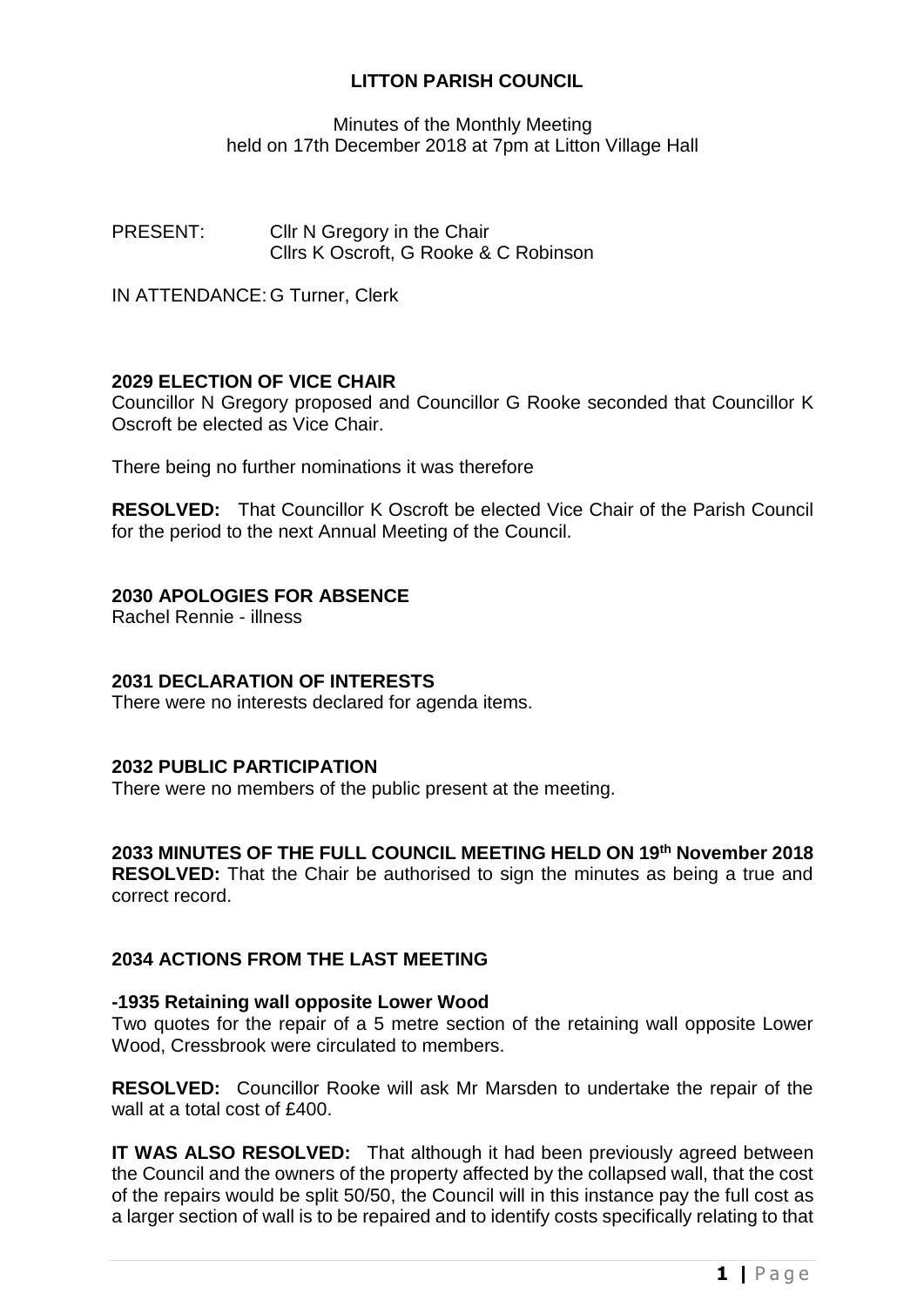property would be difficult.

#### **-1947 Playground and land transfer**

A letter and HM Land Registry TR1 form, from the Council's solicitors Emmet & Taylor LLP were circulated to members.

**IT WAS RESOLVED:** That the Council is content to proceed with the transfer of ownership of the land at the Playground from DDDC to itself and that Councillors Gregory and Oscroft are authorised to sign the TR1 form.

#### **Sunnybank Land Swap**

It was noted that the Council's solicitors are investigating whether the land involved in the swap is in fact registered Village Green.

#### **-1962 Phase 3 Tree Maintenance**

Councillor Gregory reported that the large sycamore tree outside Rose Cottage had now been removed and that he had predominately supervised the distribution of the wood.

Councillor Gregory also reported that it had been suggested by a number of residents that some new smaller trees should be planted.

**RESOLVED:** That Councillor Gregory will look into the types of smaller colourful/ flowering trees that could be planted.

### **-1981 HGVs using Litton as a short cut to the A6**

It was noted that the Council has yet to hear from the Highways Agency regarding the monitoring that it was going to undertake.

**RESOLVED:** To defer this item to the February meeting.

### **-1988 Widening of junction at Mires Lane Litton**

It was noted that DCC had undertaken a site visit of the junction but determined that no further action should be taken.

#### **-1989 Repairs to the stocks on the village green in front of the Red Lion**.

It was reported that it is anticipated that the stocks will be rebuilt in the New Year.

### **-1994 PLAYGROUND/MEMORIAL PLAYING FIELD DEVELOPMENT**

Councillor Rooke informed members that he was still awaiting quotes from Proludic UK, but that he had received quotes from Ellesmere Playground Products Limited regarding moving some of the play equipment in the Playground to the Memorial Playing Field.

Discussions took place around:

(a) moving the ball court equipment from its current location at the Playground to the top left section of the Memorial Playing Field at a cost of £1,900 plus VAT.

(b) moving the pod swing from the Playground to the Memorial Playing Field at a cost of £1,800 plus VAT.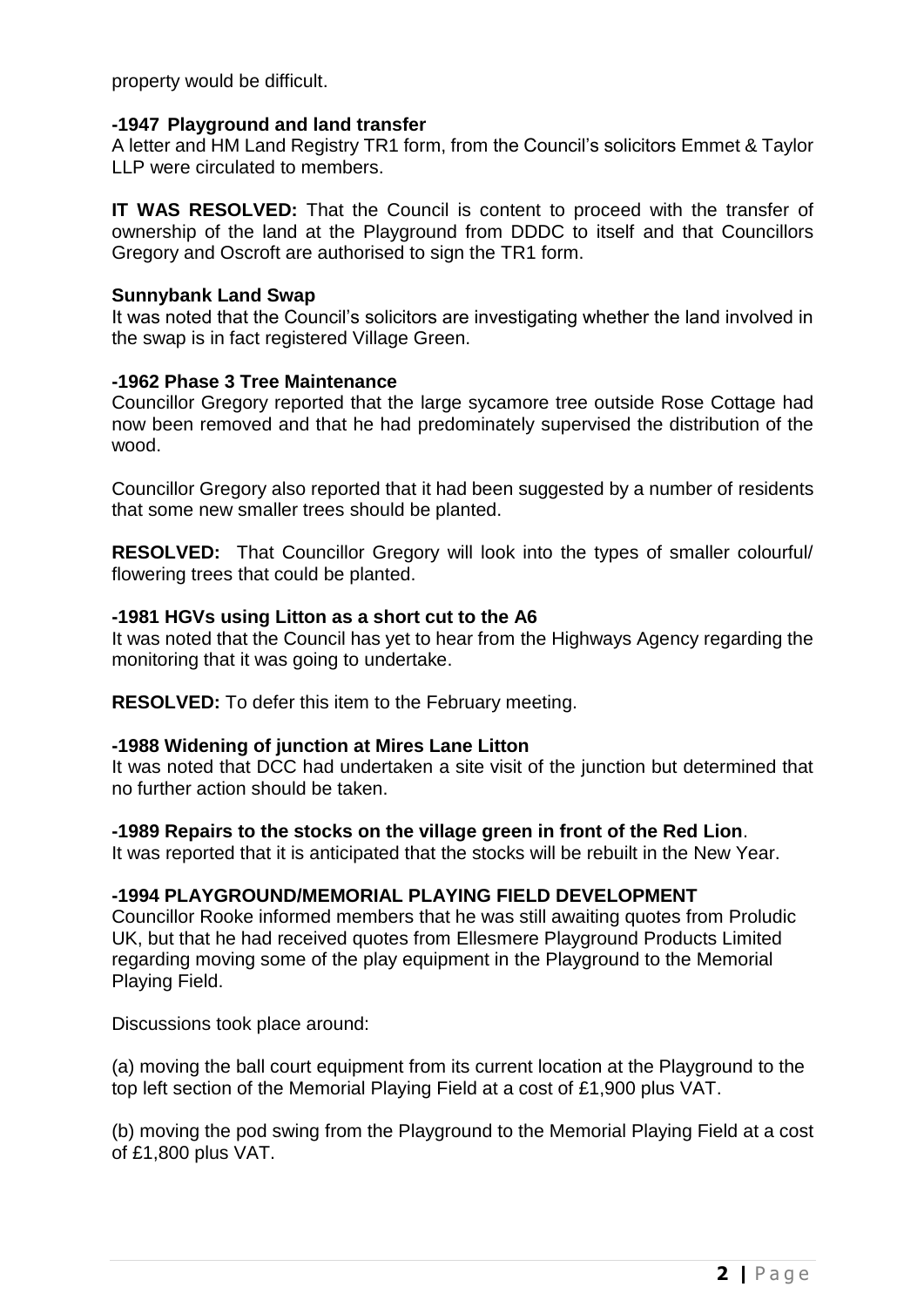(c) moving one of the picnic benches currently situated in the Memorial Playing Field, to the tarmac area in the Playground, which would be left following the removal of the ball court equipment.

**RESOLVED:** That Councillor Rooke will ask Ellesmere Playground Products Limited if they could also quote for the installation of goal posts at the Memorial Playing Field.

**RESOLVED:** That Councillor Gregory will draft a note for Facebook asking for feedback on the Council's proposal to move the play equipment from the Playground to the Memorial Playing Field.

**IT WAS ALSO AGREED:** That Councillor Oscroft will approach Friends of Litton Village to see if they would be willing to offer a grant towards the costs of moving the play equipment.

### **-2006 REDEVELOPMENT OF THE GARDEN OF REMEMBRANCE**

Councillor Gregory stated that he intends to organise a working party of volunteers to clear the beds towards the end of January with a view to replanting in the Spring.

#### **-2008 Village Greens**

**IT WAS RESOLVED:** to revisit this item towards the middle of next year.

#### **-2022 Speeding in Litton**

.

Councillor Robinson reported that she had written a piece to post on Facebook requesting volunteers to come forward to train on how to use the speed gun.

### **2035 HANDY-PERSON QUARTERLY REPORT**

The Handy-Person's report covering quarter 3 of the 2018/19 contract was circulated to members.

The Council discussed the tasks at the cemetery identified in the report and **RESOLVED:**

(a) That the barge boards on the shed do not need to be sanded and repainted at the current time.

(b) That repairs to the plinth of the water butt do need undertaking at a cost of £40.

(c) That it does not wish to remove the overgrown turf at this present time as it might reveal that the path is uneven and a trip hazard.

It was noted that some of the tubs in Litton look a bit neglected.

**IT WAS RESOLVED:** That Councillors will try to find out which tubs have been adopted by residents and ask the handy-person, as part of a new 2019/20 contract, to replant those that have not.

**IT WAS ALSO RESOLVED:** That tub 1 will be moved to outside Litton View Farm in attempt to stop the green on that corner being damaged further by vehicles reversing over it.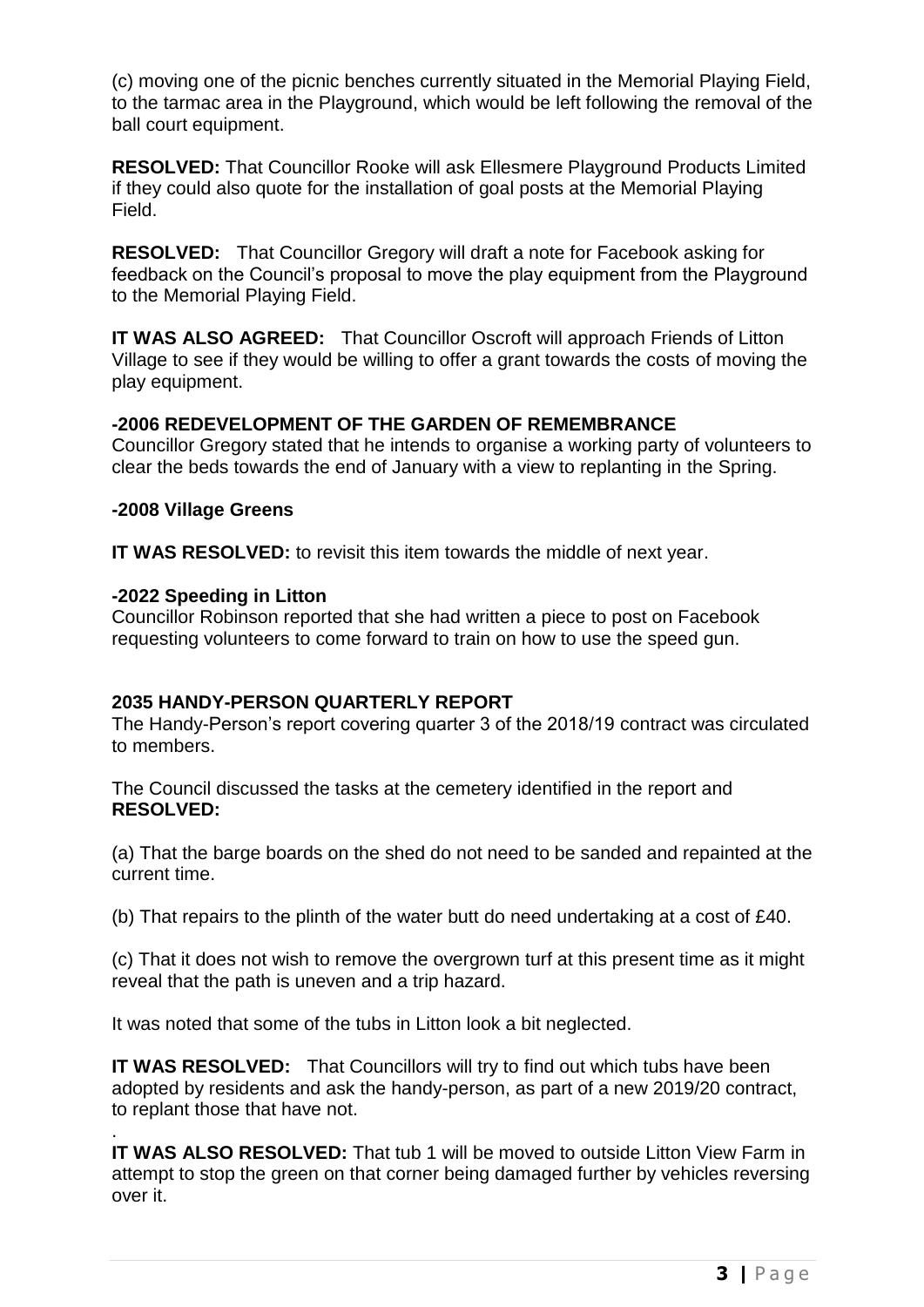# **2036 REVIEW OF GRASS CUTTING CONTRACT**

It was noted that feedback from residents regarding the mowing of the village greens this year had been favourable. It was however noted that disposal of the grass clippings needs to be rethought to stop the pile at the cemetery getting too large.

**IT WAS RESOLVED:** To meet with the current contractor, Phil Riley in February with a view to offering a new 2 year contract to cover April 2019 to November 2020.

## **2037 REVISED CONTRACT FOR PREVIOUSLUY ADOPTED PHONE KIOSK AT CRESSBROOK**

A revised contract from BT was circulated to the meeting.

Councillor Oscroft state that he did not think that the defibrillator cabinet meets the requirements in para 5.5(iii) of the contract, although it does have an earth and an RCD.

**RESOLVED:** To check with BT whether the current defibrillator cabinet is acceptable given that the phone box is now earthed and has an RCD.

### **2038 DATES FOR FUTURE MEETINGS**

Proposed monthly council meetings for 2019 were circulated to members.

It was also noted that February's meeting will take place on Monday  $25<sup>th</sup>$  rather than the usual 3<sup>rd</sup> Monday of the month and will also be held in Cressbrook.

**IT WAS AGREED:** that in future the Council will meet in December and take its recess in January.

**IT WAS ALSO AGREED:** That the Annual Parish Meeting will be held immediately before the April monthly meeting next year.

### **2039 FINANCE (SCHEDULE OF ACCOUNTS ATTACHED)**

The Clerk submitted accounts for which cheques numbered 1603 to 1608 in the sum of £2,455.19 had been drawn.

Year to date actual costs together with forecast costs for the 3 months to 31st March 2019 were also circulated to members.

**IT WAS RESOLVED:** That the cheques be signed and the accounts to which they relate be paid.

### **2040 BUDGET AND PRECEPT FOR 2019/20**

A copy of the draft budget and precept requirement was circulated to members.

Councillors were asked to consider a 3% increase in the precept for 2019/20 to allow more work to be undertaken at the cemetery and allow the tree maintenance programme to continue.